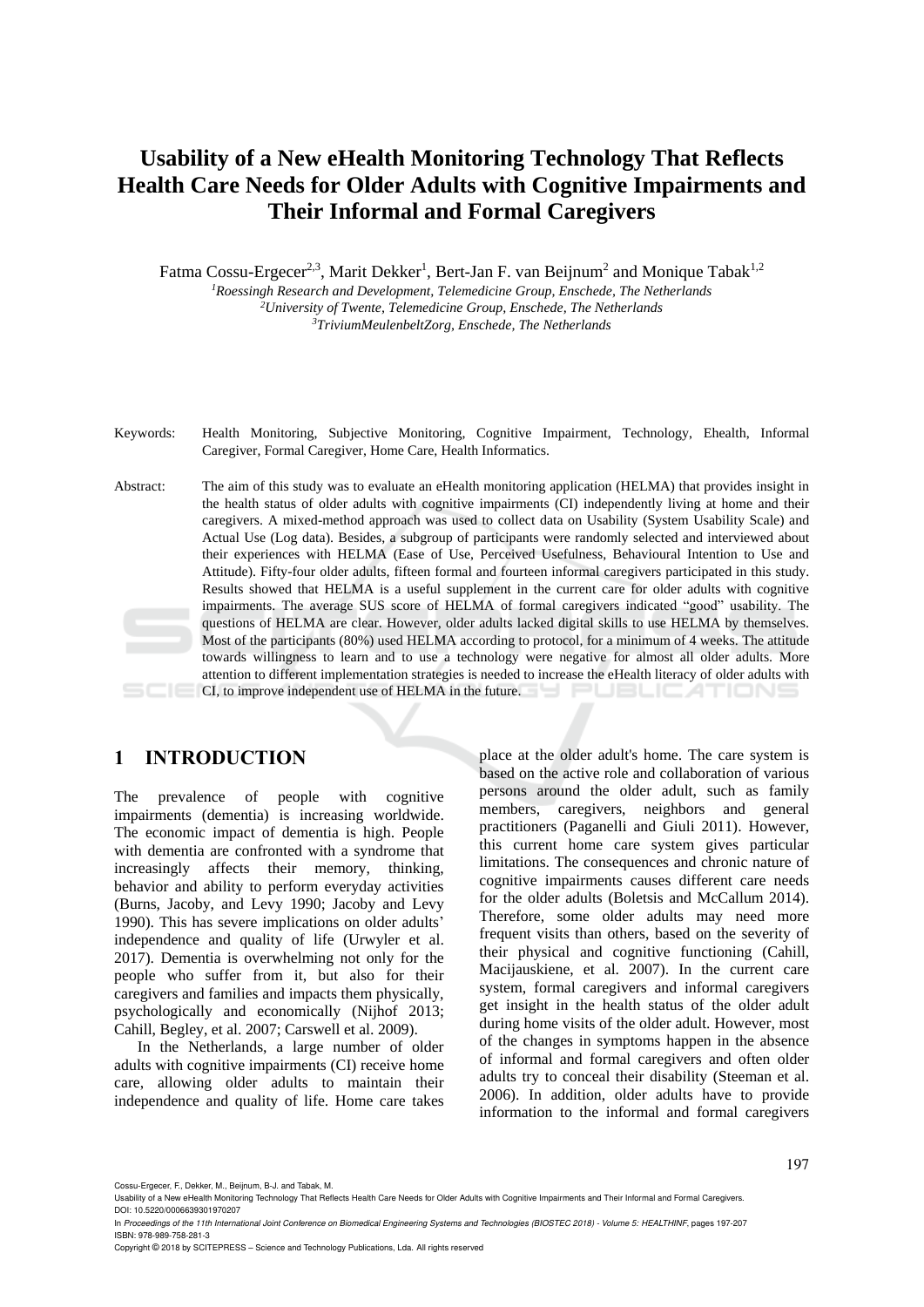during the home visits, but since they suffer from cognitive impairments, this information cannot be considered as fully trustworthy and valid (Smith et al. 2005). Consequently, in the current care system, important information about the health status of the older adult might be missed and the care does not perfectly fit the needs of the older adult which decreases the quality of care, eventually increasing the healthcare costs (Wimo et al. 2013; Comas-Herrera et al. 2011). To improve the quality of care, a more frequent and targeted approach that fits the needs of the older adult seems important (Boletsis, McCallum, and Landmark 2015).

A promising method to overcome the limitations of current care are assistive technologies that can provide information about the real-time needs of the older adult. In the context of the globally aging population, many studies have underlined the possibilities of e-Health applications, due to increased easily usable internet connection and the advantages of accessibility, flexibility and personalized applications (Blusi, Dalin, and Jong 2014; Bujnowska-Fedak and Pirogowicz 2014; McKechnie, Barker, and Stott 2014). E- health is defined as "*health services and information delivered or enhanced through the Internet and related technologies" (Eysenbach 2001)*. Research indicated that the use of eHealth in the home setting is successful at supporting older adults with cognitive impairments and their caregivers by earlier detection of needs, increasing self-monitoring and thereby encouraging (Topo 2009; Nijhof et al. 2009; Lauriks et al. 2007). As such, eHealth can help in identifying care needs, risks and monitor disease progression (Lyons et al. 2015).

Although promising results regarding the use of e-health in this population of older adults, implementation is difficult as this is mostly an old population not familiar with these kinds of technologies and they suffer from cognitive impairments (Czaja et al. 2006). Different eHealth application frameworks show the importance of involving users early in the development process to get their perspective during continuous and systematic evaluations. This way, usability problems can be prevented and higher attrition rates can be achieved (Catwell and Sheikh 2009; van Gemert-Pijnen et al. 2011). As such, we used a user-centered design approach, involving all stakeholders in the development of a new e-health technology. We initiated a workshop at the elderly home TriviumMeulenbeltZorg (TMZ) in Enschede. The objective was to gather information with regards to older adults' daily needs and how technology could help to monitor this. As a result of this workshop, HELMA has been developed. HELMA is a remote health monitoring application that reflects health care needs of older adults with cognitive impairments in four health and well-being domains (physical, mental, environmental and social). The aim was to provide insight and detect changes (decline or progress) in the overall health status and well-being of older adults, which makes it possible to intervene more adequately when necessary and as such improving the quality of care. HELMA is based on the theoretical framework of OMAHA (Martin 2004; Koster and Harmsen 2015). OMAHA is used for problem classification to onset and changing of the care plan, at least once in six months.

The aim of this study was to evaluate HELMA focusing on Perceived Usefulness, Ease of Use and Actual Use. We evaluated HELMA following the framework of DeChant et al (DeChant et al. 1996) in which the type of assessment is tailored to the development life cycle of the technology. We used a stage 1 approach in which we evaluated HELMA on technical efficacy and in terms of access and quality of HELMA.

# **2 METHODS**

#### **2.1 Study Design**

A mixed method study was performed. We conducted a qualitative usability study (interviews and questionnaires), complemented with a quantitative study (datalog-analysis).

#### **2.2 Participants and Setting**

This study was performed at home care clients and informal and formal caregivers of TMZ. TMZ is a healthcare organization in the Netherlands especially for elderly with physical and/or cognitive impairments.

Participants recruited for this study were older adults with CI, formal and informal caregivers. Inclusion criteria for older adults were: 1) receiving home care of TMZ; 2) having cognitive impairments or dementia; 3) living independently at home. All formal caregivers were employees of TMZ.

To recruit participants, the first author organized workshops to inform formal caregivers about HELMA and asked them if they and the person they cared for were willing to participate. The formal caregivers were also informed about the inclusion criteria and based on that they asked the older adults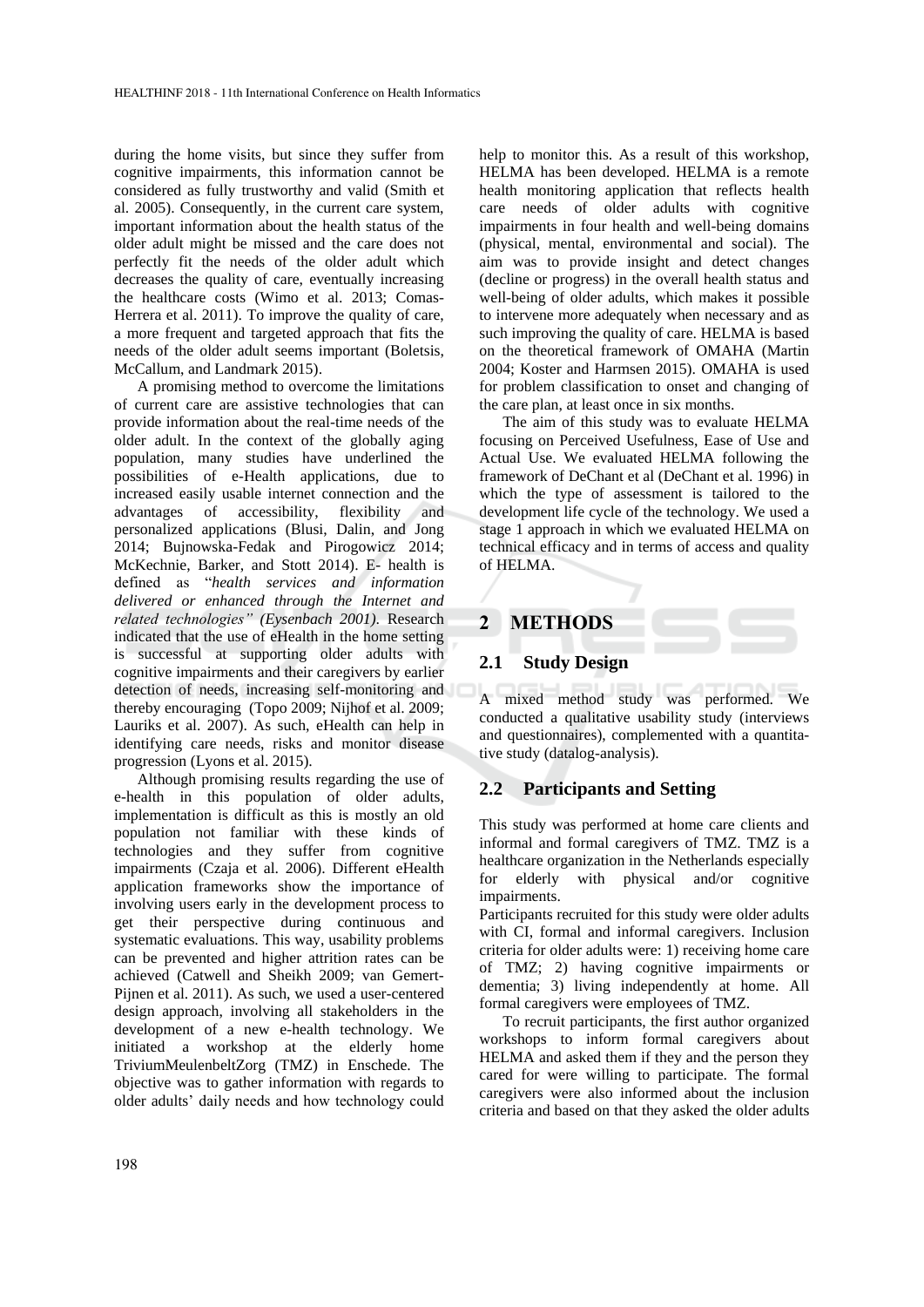and informal caregivers to participate in this study. The Medical Ethical Committee of Medisch Spectrum at Twente declares that this study does not meet the criteria necessary for an assessment by a Medical Ethical Committee according to Dutch law. Informed consent was obtained from all participants. After that, participants were instructed about the use of HELMA and they received their log-in accounts. They could start using HELMA after that.

Eleven homecare teams from Enschede, Almelo and Borne were asked to participate in this study.

# **2.3 HELMA**

HELMA helps to monitor the older adults' healthcare problems through a digital questionnaire which can be filled in by (1) the older adults; (2) informal caregivers and (3) formal caregivers. Main objectives of HELMA are: (1) providing insight in (changes in) health status of the older adult and (2) improving the quality of care of older adults. HELMA is web-based, therefore it is accessible through various devices: PC, laptop, tablet and smartphone. HELMA is used online in the home setting and results can be accessed via a secure web portal by the participants. HELMA consists of 24 questions about the general health, physical, mental, social, and environmental aspects of the older adult, based on the Omaha system (Koster and Harmsen 2015). For the older adult, a decision tree has been made so that older adults with CI are not overloaded with questions each time. HELMA always starts with one question each time (how are you feeling today?) and an accompanying question (did you use your medication?). Dependent on the answer of this first question (good/not good), older adults are asked to fill in more questions to specify their feelings on the specific four domains (mentally, socially, physically, environmentally). Depending on their answers, older adults receive a minimum of 2 and a maximum of 24 questions. Formal and informal caregivers fill in all 24 questions about the older adult every time. Formal caregivers were instructed to use HELMA at least ones a week and the informal caregiver were free to use HELMA.

The informal and formal caregivers and older adults are presented a global status overview of the health status of the older adult during the last week. A full view of all answers of both the caregivers and the older adults is presented and answers of both the caregivers and the older adults are compared. As such, informal and formal caregivers can see in a quick overview whether something has changed in

the status of the older adult and whether he needs to adjust care and/or contact the person.

# **2.4 Procedure**

HELMA is used between 23-11-2016 to 22-05-2017. Participants were instructed to use HELMA for a minimum of four weeks and at least once a week. Older adults had the opportunity to use HELMA as often as they wanted. The caregivers use HELMA when they visit the older adult at home. If older adults did not own a technology to use HELMA, they had the opportunity to use a laptop provided by the caregiver. Informal caregivers were not obligated to use HELMA, only if they wanted to.

# **2.5 Outcome Measures**

### **2.5.1 Demographic Variables and Technology Use**

We collected demographic variables including age, sex, cognitive functioning, and ADL functioning at baseline by means of a questionnaire as well as data about the use of technology of the participants. Cognitive functioning was measured with the Mini Mental State Exam (MMSE) (Folstein, Folstein, and McHugh 1975; Kurlowicz and Wallace 1999). The range of MMSE score is from 0 (highest cognitive impairments) to 30 (not cognitive impaired) (Murden et al. 1991). Self-report of the ability to perform activities of daily living (ADLs) were assessed with the Katz ADL (Katz et al. 1963). Older adults were scored on a scale of I to IV for independence in each of the six functions. A Score of I indicated full function, II indicate partial dependency and III or IV indicated depending on care (Demotte 2004). Higher scores on this scale indicated lower ability to perform activities of daily living.

# **2.5.2 Usability**

To gain insight in the usability of HELMA, the System Usability Scale (SUS) is measured after the use of HELMA by older adults and informal and formal caregivers when used independently. The System Usability Scale (SUS) is a short ten items questionnaire to investigate the satisfaction with the application (Brooke 1996). Rating of the SUS is from one (disagree totally) to five (agree totally) and the range is a score from 0 to 100. A score higher than 70 is considered as good usability, a score of 85 or higher as excellent usability and a score of 90 or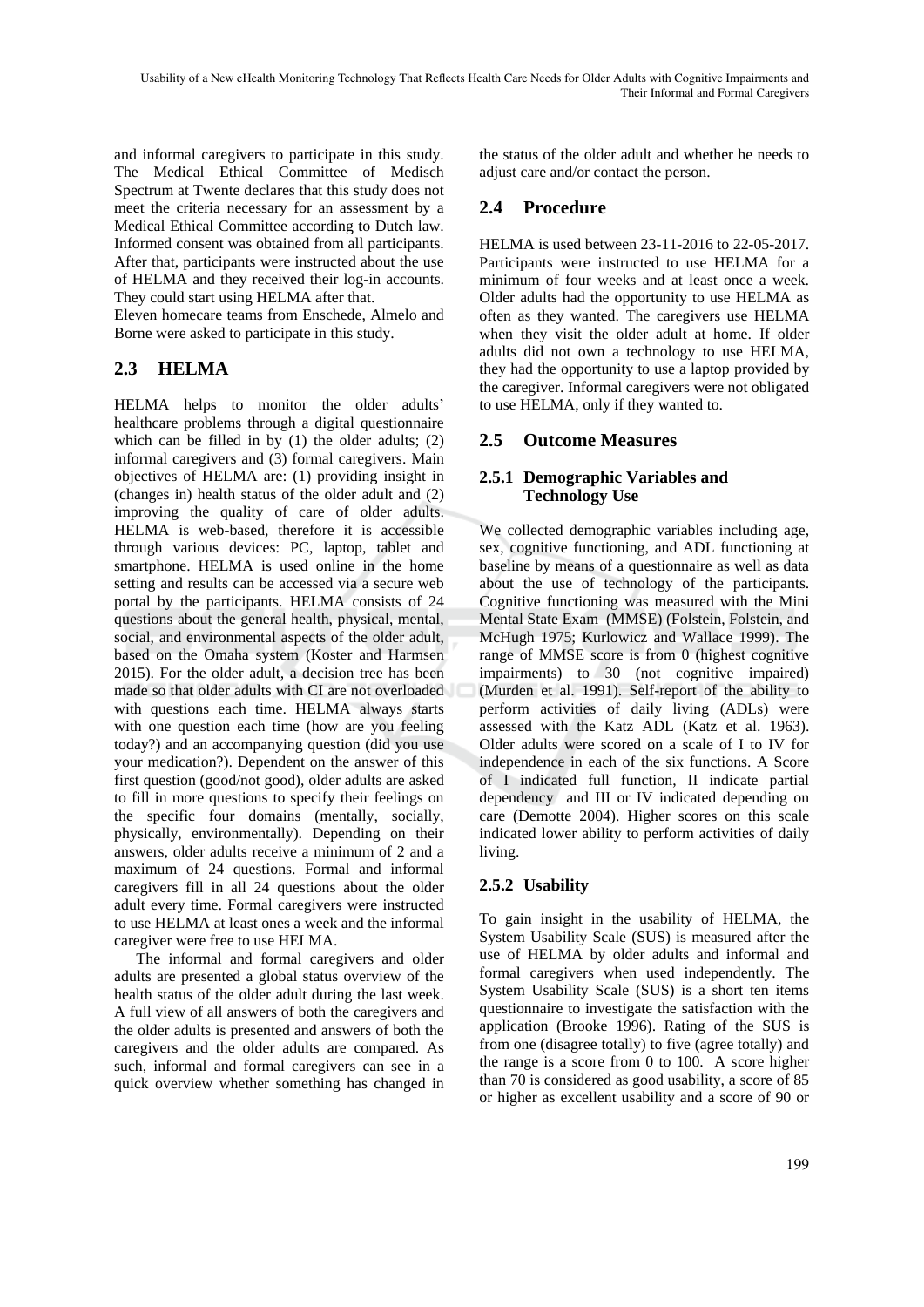higher indicates best imaginable. A score of 50 or lower is considered as poor or unacceptable usability (Bangor, Kortum, and Miller 2009; Held et al. 2016).

#### **2.5.3 Perceived Usefulness and Ease of Use**

A subgroup of participants (older adults, formal and informal caregivers) were randomly selected to be interviewed about their experiences with HELMA and more in-depth information about the Perceived Usefulness and Ease of Use, after four weeks of using HELMA (T1).

Perceived Usefulness and Ease of Use was evaluated using the Technology Acceptance Model (TAM) (Davis 1989) and the Unified Theory of Acceptance and Use of Technology (UTAUT) (Venkatesh and Davis 2000; Or et al. 2011) which are two of the most common theories explaining acceptance of technology in literature. For this study we focused on four constructs of these models, being: Perceived Usefulness, Ease of Use, Behavioural Intention to Use and Attitude.

Perceived Usefulness and Ease of Use are measured after four weeks of using HELMA (T1) by means of an interview with a sub selection of older adults and informal and formal caregivers. Older adults, formal and informal caregivers were randomly selected from the users list of HELMA. Twenty participants, were interviewed to get information about their experiences of HELMA. This group consisted of ten older adults, five formal caregivers and five informal caregivers.

#### **2.5.4 Actual Use of HELMA**

The results of using HELMA were saved in log data. These log data contained information about the number of login in HELMA for each participant, the duration (e.g. how many minutes for filling in each questionnaire) and the frequency of viewing the weekly or monthly overview for informal and formal caregivers.

# **3 DATA ANALYSIS**

The results of HELMA were quantitatively analyzed by using Excel. Graphs were made in Excel to show the number of login, the duration (e.g. how many minutes for each questionnaire) and the viewing the weekly or monthly overview for informal and formal caregivers.

The data of drop outs is not included in this study.

Only the data of participants who fully completed four weeks of use were included.

The interviews were audio recorded, transcribed and qualitatively analysed using thematic analysis from Braun & Clarke (Meiland et al. 2014; Braun and Clarke 2006). The transcriptions were re-read and incremental coded by two researchers by noting the number of the participants who answered a same of response. The transcripts were read by both researchers and provided a code independently based on theories included in the UTAUT and TAM model. In case of disagreement, a third coder could be asked for advice. A coding scheme based on the category, the code and description was made for the interview questions. For example, the question 'Did the use of HELMA had an added value for you?' of the interview, was assigned to the code 'added value'. Some quotes from respondents, representative of the categories, were marked to add in the results. The codes that are equal or correspond to each other were assigned to one category. Several main codes were sub coded as positive, neutral or negative. Some transcripts were re-read by an external researcher to ensure that the categories and codes were correctly described in the coding scheme. When all interviews were coded, the results were analyzed.

# **4 RESULTS**

A total of 54 older adults, 28 formal caregivers and 14 informal caregivers participated in the study. However, a total of 28 formal caregivers made an account and 15 of them completed the questionnaire.

BLIC ATIONS

None of the older adults were able to use HELMA by themselves and needed help from their informal and formal caregiver. As such, to be able to participate in the study informal and formal caregivers helped the older adults with completing HELMA after their routine care moment. For this, the caregiver opened the laptop or computer and logged in on the older adults' account. They read the question out loud. The older adult responded to the question asked and the caregiver filled in this answer for the older adult on the computer. After this, the formal caregiver had to log in on his own caregiver account, to be able to fill in HELMA from his perspective.

### **4.1 Participants' Demographics**

In total, eleven older adults and four informal caregivers dropped out during the study. The reasons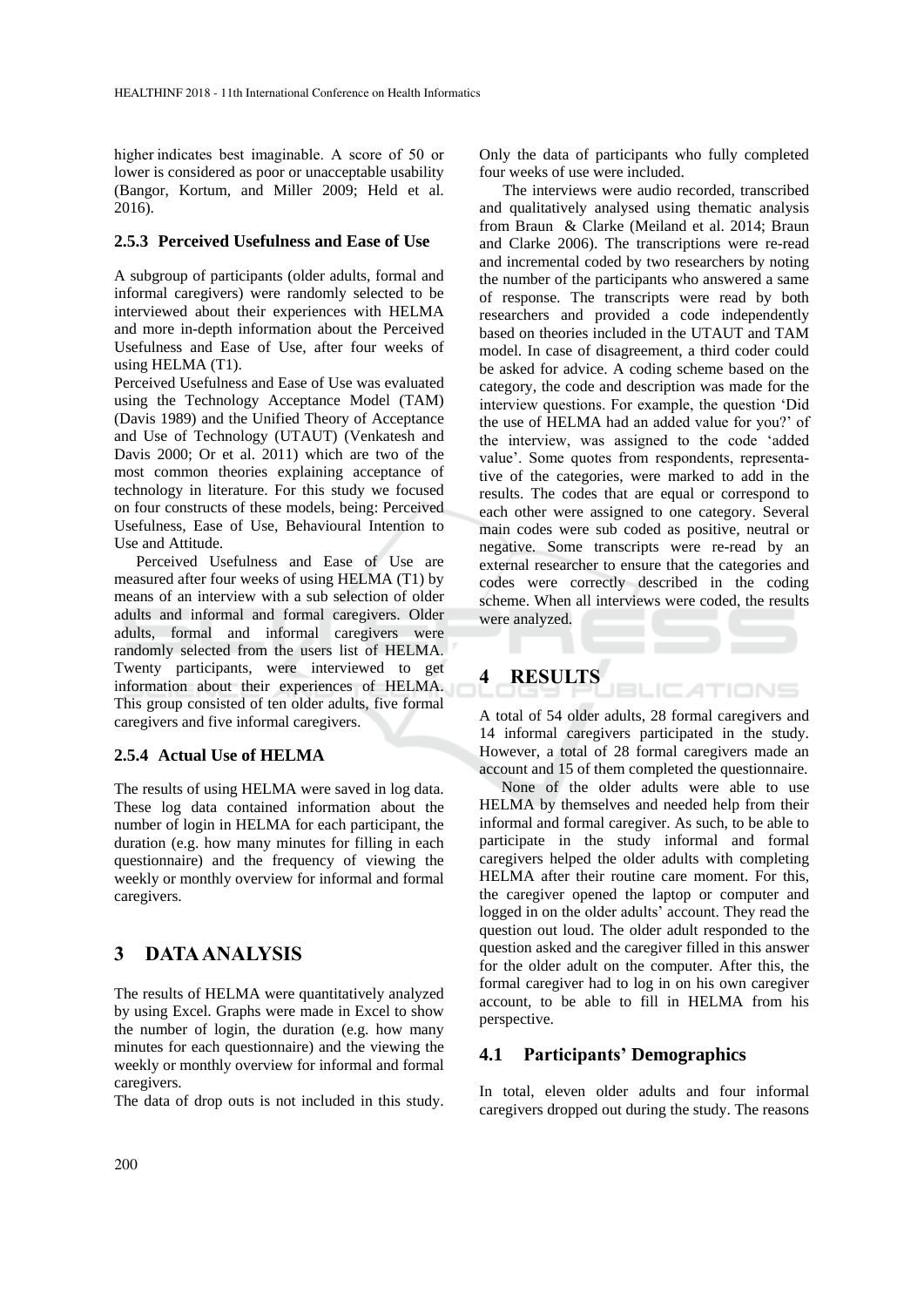for older adults dropping out were personal circumstances, such as lack of motivation (n=4), health problems  $(n=3)$ , out of care  $(n=3)$  and one older adult (n=1) passed away. The reason for dropping out of informal caregivers were lack of time (n=2) or not giving care to the older adult anymore (n=2).

Demographic information at baseline for participants is summarized in table 1. Most of the older adults lived together with the partner. Only one informal caregiver used HELMA. The mean age of the older adults was 79.5, of the informal caregivers 64.0 and of the formal caregivers 31.0. Most of the participants were female. Fifty-four percent of the older adults indicated that they do not use a computer or laptop, and 43% did not have a technology (laptop, computer, tablet an, smartphone) at all. In contrast, all formal caregivers had 1 or more technologies at home or at work.

The mean MMSE score of older adults was 23.2, indicating mild cognitive impairments. The mean Katz ADL score of older adults was 2.3, indicating a partial dependency of care.

Table 1: Results of study population by Age, Gender and use of technology.

| Type                            | Older<br>adults | Formal<br>Caregiver | Informal<br>Caregiver |
|---------------------------------|-----------------|---------------------|-----------------------|
|                                 | $(n=54)$        | $(n=15)$            | $(n=14)$              |
| in<br>Mean<br>age<br>years (SD) | 79.5(9.1)       | 31 (11.2)           | 64 (11.2)             |
| Gender, $n$ $(\%)$              |                 |                     |                       |
| Male                            | 20 (37)         | 1(7)                | 5 (36)                |
| Female                          | 34(63)          | 14 (93)             | 9(64)                 |
| MMSE, mean<br>(SD)              | 23.2(7.2)       |                     |                       |
| ADL Katz,<br>mean $(SD)$        | 2.3(1.2)        |                     |                       |
| Use of technology, $n$ $(\%)$   |                 |                     |                       |
| Computer/<br>laptop             | 25(46)          | 15 (100)            | 13 (93)               |
| Tablet                          | 11 (20)         | 8(53)               | 8(57)                 |
| Smartphone                      | 6(11)           | 15 (100)            | 6(43)                 |
| None of above<br>mentioned      | 23(43)          | 0(0)                | 0(0)                  |

#### **4.2 Usability**

The System Usability Scale was completed from the perspective of the formal caregivers. The SUS was

not filled in by any older adult or informal caregiver, because they have not used HELMA by themselves. The mean SUS score is 72.2, indicating "good" usability of HELMA.

## **4.3 Actual Use of HELMA**

HELMA was filled in from 51 different older adult accounts and 28 formal caregiver accounts. 43 older adults (80%) used HELMA at least four weeks. Mean duration for each session was 1.6 minutes for older adults and 3.3 minutes for formal caregivers. The week overview is used by 21 formal caregivers and month overview by 11 formal caregivers.

#### **4.4 Perceived Usefulness and Ease of Use**

Ten older adults and five formal caregivers were interviewed to gain insight in the Ease of Use, Perceived Usefulness, Behavioural Intention to Use and Attitude of HELMA.

Informal caregivers couldn't be interviewed about their experiences, as they didn't make use of HELMA.

#### **4.4.1 Perceived Usefulness**

The first reactions about HELMA were positive (100%). Four older adults couldn't answer the question due to severe cognitive impairments.

All formal caregivers and 30% of older adults were positive about one of the main aims of HELMA, being providing insight in the health status of older adults. All formal caregivers were positive about the usefulness as they said that HELMA provided them a good and clear overview about the needs at a distance. As an example, a formal caregiver said: '*you look at the overview of HELMA and you can see how the older adult was feeling in the past weeks'(FC2)*. Most formal caregivers (60 %) and older adults (50%) were positive about the second aim, being improving the quality of care because the service gave information about the health status to other informal and formal caregivers. Two formal caregivers (40%) were negative about this, as an example, a formal caregiver said: *'Currently not, because we were very busy with it. However, if people are independent and can use it by themselves the quality of care will improve'(FC3).*

Furthermore, there are several advantages and disadvantages mentioned (see table 2). Two formal caregivers stated that the use of HELMA increased their digital skills. However, formal caregivers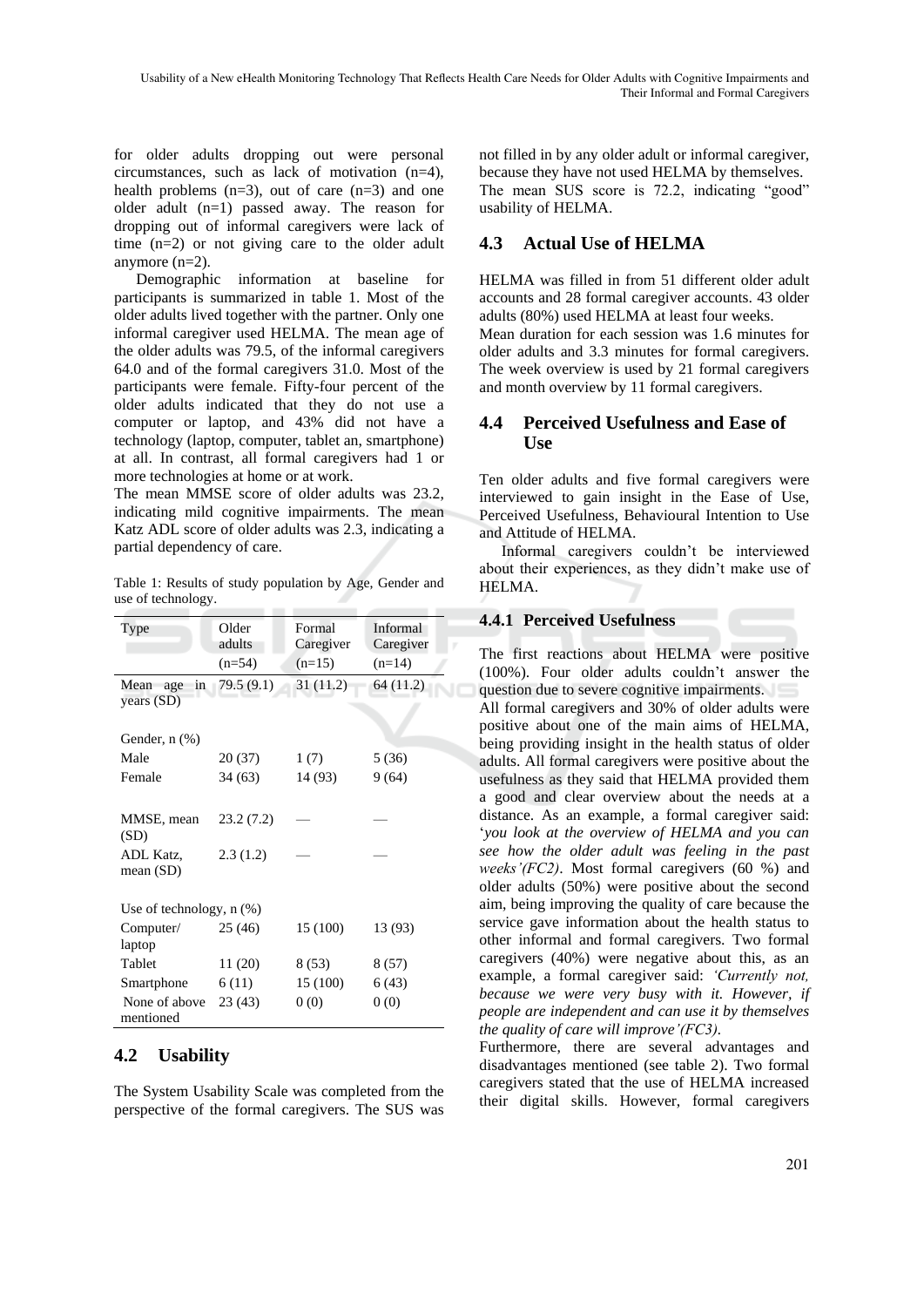(80%) stated the decision tree design as a disadvantage because this design gives limited questions when the older adult stated to be feeling good.

Table 2: Perceived Usefulness participants.

| Topic                                                   |                |                |
|---------------------------------------------------------|----------------|----------------|
| First reaction (n)                                      |                |                |
| Positive                                                | 6              | 5              |
| Neutral                                                 | $\Omega$       | $\overline{0}$ |
| Negative                                                | 0              | $\theta$       |
| Added value                                             |                |                |
| Insight health status (n)                               |                |                |
| Positive                                                | 3              | 5              |
| Neutral                                                 | 2              | $\overline{0}$ |
| Negative                                                | 3              | 0              |
|                                                         |                |                |
| Higher quality of care (n)<br>Positive                  | $\overline{4}$ | 3              |
| Neutral                                                 | 4              | $\overline{0}$ |
|                                                         | 1              | 2              |
| Negative                                                |                |                |
|                                                         |                |                |
| Advantages (n)                                          |                |                |
| - Personalized, better targeted care                    | 1              | 1              |
| - Improved social contact                               |                |                |
| - Create time to think about the older                  |                | 1              |
| adults' health status                                   |                |                |
| - Feel useful because of participating in<br>this study |                | 1              |
| - Gain digital skills                                   |                |                |
| - Older adults' reassurance                             |                | $\overline{c}$ |
| - Decreases demand of care                              |                | 1              |
| - Gives more freedom to older adult                     |                | 1              |
| - Insight of patterns in health status                  |                | 1              |
| - Create new ways of communicating                      |                | 1              |
|                                                         |                | 1              |
| Disadvantages (n)                                       |                |                |
| Time consuming, lack of digital skills                  |                |                |
| older adult                                             |                |                |
| - Impersonalized care                                   | 1              | 1              |
| - Lack of historic Information                          | 1              |                |
| - Limited questions for the older adult                 |                | 4              |
| when they feel good                                     |                |                |
| - Limited questions to reflect health status            |                | 4              |
| for all domains                                         |                |                |
| - Multiple interpretable questions                      |                | 1              |
| - Stressful to the older adult                          |                | 1              |

#### **4.4.2 Behavioral Intention to Use and Attitude**

Most of the participants were willing to continue using HELMA in the future (50% older adults and 60% caregivers). Two of the formal caregivers didn't have the intention to continue using HELMA, because they thought it would be too stressful for the older adult (see table 3).

Most older adults' Attitude towards willingness to learn and to use a new technology were negative, because it was too difficult to learn to use HELMA with the current age, health status or digital skills. For example, one older adult said: '*No, I do not want to learn that anymore. I am 89 years old. I cannot learn that anymore' (C3).* However, all participants stated that they would recommend HELMA to others. Most of them (60% older adults and 60% caregivers) were positive about using new technologies that support efficient and effective healthcare (see table 3).

Table 3: Behavioral Intention to Use and Attitude participants.

| Topics                                             |                |                 |                               |                |  |
|----------------------------------------------------|----------------|-----------------|-------------------------------|----------------|--|
|                                                    | Positive       |                 | Missing<br>Negativ<br>Neutral |                |  |
| Older adults (n)                                   |                |                 |                               |                |  |
| Behavioral Intention to continue Using             | $5 -$          | $\mathbf{0}$    | $\overline{3}$                |                |  |
| Attitude                                           |                |                 |                               |                |  |
| -Willingness to learn                              |                | 0               | 4                             | 4              |  |
| -Willingness to use new technology                 |                | $3 \t1 \t6 \t0$ |                               |                |  |
| -Recommendation to others                          |                | 9 1             |                               | $0 \quad 0$    |  |
| - Use new technology in homecare                   | б.             | 2               | $\overline{0}$                | $\overline{2}$ |  |
| Formal caregiver (n)                               |                |                 |                               |                |  |
| Behavioral Intention to continue Using<br>Attitude | 3              | 0               | $\mathfrak{D}$                |                |  |
| -Willingness to use new technology                 | 3              | 1               | 1                             | 0              |  |
| -Recommendation to others                          | 5 <sup>5</sup> | $\overline{0}$  | 0                             | $\overline{0}$ |  |
| -Use new technology in homecare                    | 3 <sup>7</sup> | $\mathbf{1}$    | $\mathbf{1}$                  | 0              |  |
| -Fear of incorrectness of outcome                  | 1              | 0               | 0                             | 4              |  |
|                                                    |                |                 |                               |                |  |

#### **4.4.3 Ease of Use**

All participants were positive about the Ease of Use of HELMA (see table 4). They experienced the questions of HELMA as simple, interesting and clear, but it was impossible for the older adults to work with the service by themselves. They needed guidance from their formal or informal caregivers.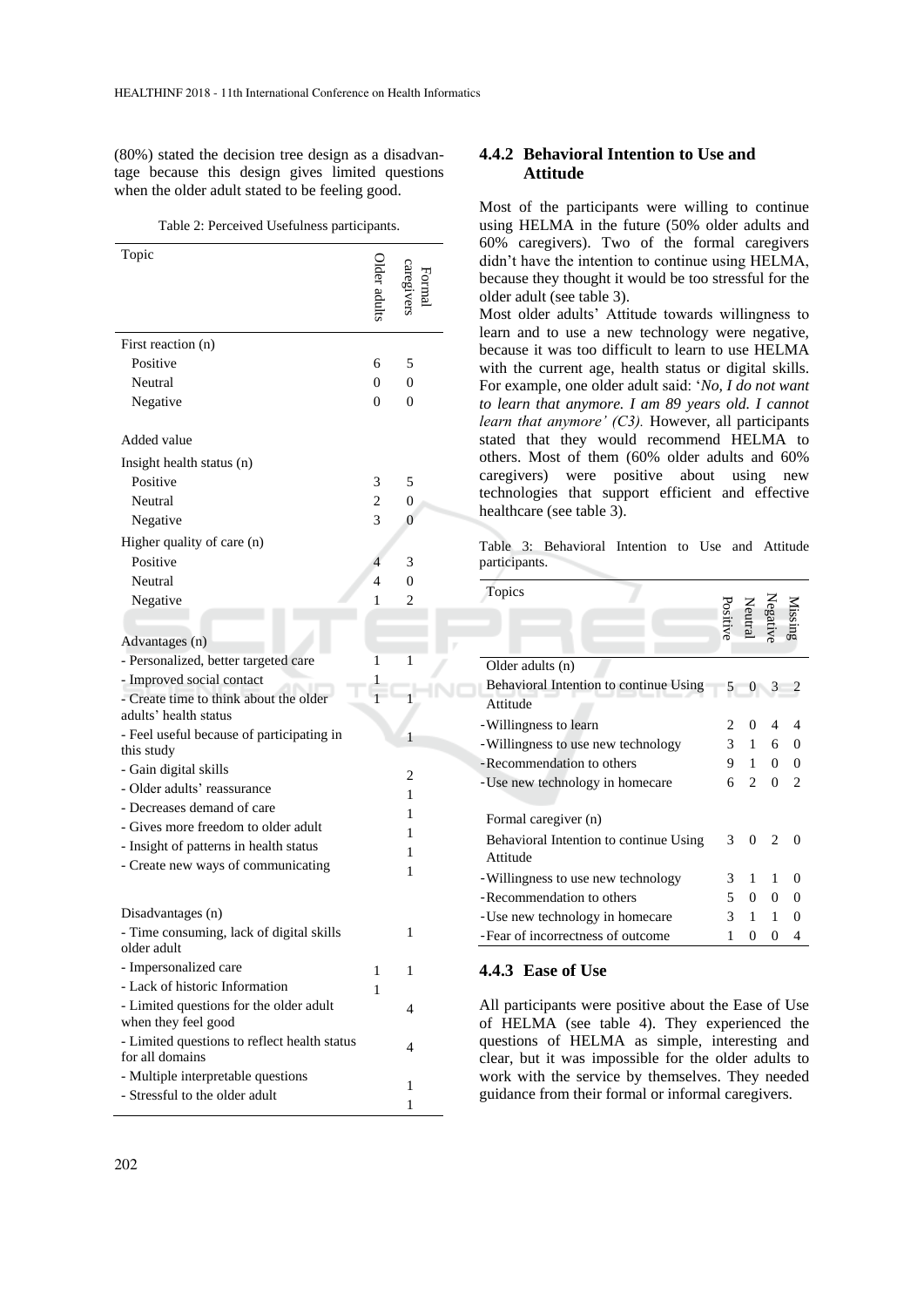Usability of a New eHealth Monitoring Technology That Reflects Health Care Needs for Older Adults with Cognitive Impairments and Their Informal and Formal Caregivers

| Topic               | Older<br>adults   | Formal<br>caregivers |  |
|---------------------|-------------------|----------------------|--|
| Ease of Use (n)     |                   |                      |  |
| Positive            | 9                 | 5                    |  |
| Neutral             | 0                 | 0                    |  |
| Negative            | 0                 | 0                    |  |
| Questions clear (n) |                   |                      |  |
| Positive            | 7                 | 5                    |  |
| Neutral             | $\mathbf{\Omega}$ | $\mathbf{\Omega}$    |  |
| Negative            | 0                 | $\Omega$             |  |
| Overview clear (n)  |                   |                      |  |
| Positive            |                   | 4                    |  |
| Neutral             |                   |                      |  |
| Negative            |                   |                      |  |

Table 4: Ease of Use participants.

# **5 DISCUSSION AND RECOMMENDATIONS**

The aim of this study was to evaluate the Perceived Usefulness, Ease of Use and Actual Use of HELMA. Results of the study showed that HELMA is a useful supplement in the current care for older adults with cognitive impairment. Most participants (60 % formal caregivers, 40% older adults) indicated that HELMA improved the quality of care. Besides, formal caregivers indicated that HELMA provides useful insight in the health status of older adults at a distance, even when they are not with an older adult. This gives them more information about the older adult before the home visit, also improving the quality of the care. These results are in line with those of previous studies who indicated that the use of eHealth in the home setting is successful at supporting older adults with cognitive impairment and their caregivers by earlier detection of needs (Duff and Dolphin 2007; Topo 2009; Nijhof et al. 2009; Lauriks et al. 2007). Such an identification of individual needs is the basis for a tailored intervention, which is important in light of the current demographic changes. Tailored and personalized interventions can improve the quality of care and enable older adults to live at home more independently for a longer period of time (Lauriks et al. 2007; Van Mierlo et al. 2012).

Most of the older adults (80%) used HELMA according to protocol, for a minimum of 4 weeks. One interesting finding is that most of those older adults (72%) indicated that they were feeling good, despite the fact that they have many health problems

and receive home care. This result is in line with a recent study indicating that concealing the memory problems and presenting a hardfront to the world are a common phenomenon in people with CI (Graff et al. 2010; Nolte 2014). Although in some cases, the collected information of the older adult cannot be interpreted as objective data, it provides signals for formal caregivers to address the change in answers given over time. It can thus be suggested that HELMA fits the need of frequent health monitoring to detect the changes of health in absence of informal caregivers and to detect when older adults try to conceal their disability. These results corroborate the ideas of Nolte (Nolte 2014), who suggested that participants responded to questions even when they did not understand the questions and that information from informal and formal caregivers is important to address to be able to check the answers given by the older adults. This underlines the importance of including different perspectives in the health status of older adults as was implemented in HELMA. These different perspectives give a better insight in how the older adults is feeling compared with the opinion of the formal caregiver and highlights differences in answers given by the older adult and his/her formal caregiver.

All participants were positive about the Ease of Use of HELMA, however none of the older adults used HELMA by themselves. The use of HELMA was very difficult for the older adults, as most of them didn't use a computer or laptop at home. These results are in accordance with studies indicating that a small number of older people over the age of 65 in Europe own a laptop or computer (Irizarry, Downing, and West 2002; Magnusson, Hanson, and Borg 2004). In addition, sixty percent of the older adults in our study were not willing to use a new technology by themselves, because they thought that they wouldn't be able to learn it anymore and most of them indicated a lack of digital skills. Computer literacy is a major barrier in other studies as well where e-health is being used independently by older people (Lober et al. 2006; Charness and Boot 2009; Tacken et al. 2005). This e-health literacy calls for eHealth literacy interventions aiming at improving older older adults' ability to access and use eHealth applications, such as HELMA (Korda and Itani 2013; Segal et al. 2012). eHealth literacy refers to the "*set of skills and knowledge that are essential for productive interactions with technology-based health tools*" (Chan and Kaufman 2011). This should be taken into account when developing and implementing e-health services, especially when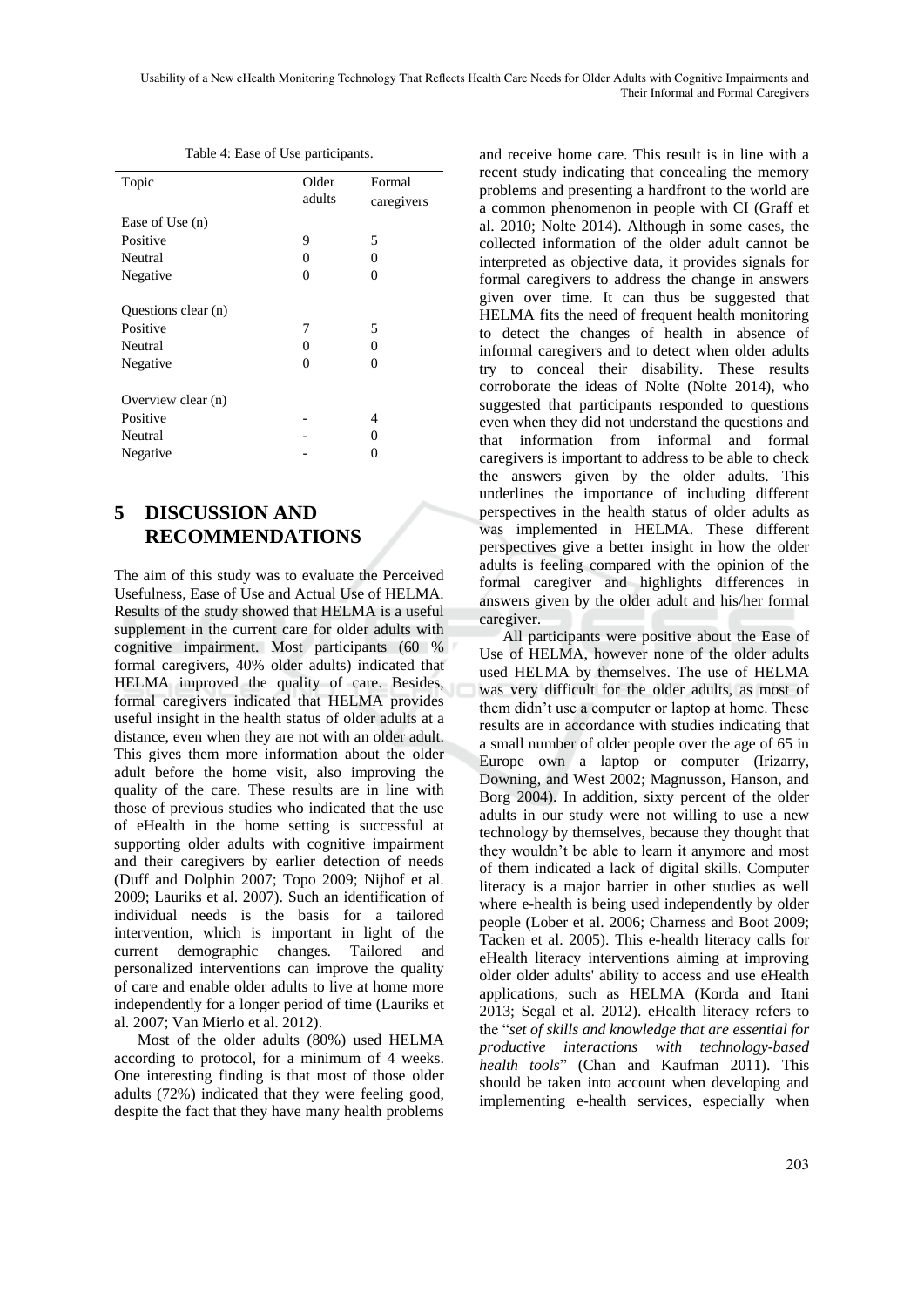they have cognitive impairments. It also highlights the importance of a user-centered design approach as suggested by van Gemert-Pijnen (van Gemert-Pijnen et al. 2011). In our study, older adults did not use HELMA, despite the user-centered design approach. One explanation for this might be that we involved them in the development of the content of HELMA, and not in the technology choices, as we expected them to be able to use a computer. In the future, this e-health literacy should be tested at forehand before implementing such new technologies. We recommend to focus on this e-health literacy in the implementation of HELMA by the older adults and informal and formal caregivers to enable older adults to make better use of HELMA in the future. This is in line with the literature, as a significant result found by Ellis and Allaire that a higher computer knowledge was associated with less computer anxiety and higher computer interest (Ellis and Allaire 1999). In addition, higher involvement of informal caregivers in the implementation of HELMA can motivate the older adult to use HELMA.

Despite the negative attitude towards learning new technologies, older adults were positive towards using new technologies by formal caregivers in homecare. In addition, most of the participants were willing to continue using HELMA in the future (50% older adults and 60% caregivers). All participants (all formal caregivers and 90% older adults) would recommend HELMA to others since it gives information about the older adults' needs. This indicates that the older adults have a positive attitude towards using HELMA in their home care, but with guidance of informal and formal caregivers. However, the negative attitude towards the willingness to learn and the willingness to use HELMA independently is important to take into account when implementing HELMA into daily practice of informal and formal caregivers. Many studies show that training adapted to the learning needs of older adults has a positive impact on attitude towards technology (Czaja and Sharit 1998; Jay and Willis 1992; Morris 1994; Kubeck 1999; Magnusson and Hanson 2004). Besides, persuasive elements should be used to support and motivate the users. The persuasive system Design model (PSDmodel) (Kelders et al. 2012) and the Fogg Behavior Model (FBM) (Fogg 2009) can be used to develop a more persuasive eHealth design, because in terms of PSD, computers are seen as interactive technologies that can motivate and influence the older adult (Oinas-Kukkonen and Harjumaa 2008). One of the persuasive elements is tailoring and research showed

that tailoring as an intervention strategy is effective in health (Broekhuizen et al. 2012; Wangberg, Bergmo, and Johnsen 2008) and gives knowledge about how the individual factors influence the health outcomes (Neafsey et al. 2008; Ownby, Hertzog, and Czaja 2012; Noureldin et al. 2012; Bosworth et al. 2009). In this perspective, it should be beneficial that HELMA tailors its content to the older adults' reading skills, technology experience, health literacy, age and health issues. Besides, to be successful in the future, the burden on the formal caregivers should not be increased too much, but should be supporting their care for the older adult. Increased burden has influence on higher illnesses in formal caregivers (Deeken et al. 2003; Dyck, Short, and Vitaliano 1999). Therefore, the interaction with the technology should be as minimal as possible, so that older adults can use HELMA by themselves. Different studies showed that other ways of interacting with these technologies increased the acceptance of eHealth services in low literacy people (Thornberry et al. 2002; Wolpin et al. 2010; Kim and Xie 2015). For example, a combination of textto-speech or using touchscreens might be useful to integrate in HELMA to enable older adults to use HELMA by themselves.

# **5.1 Strengths, Limitations and Future Study**

A strength of this study is that three different evaluating methods are used. In addition, a representative sample of older adults (54) in home care was used. Furthermore, HELMA was evaluated from different perspectives, namely older adults and informal formal caregivers. Caregivers play a crucial role in the success of the implementation of health monitoring. They have the digital skills and ability to learn to use HELMA rapidly (Chau and Hu 2002).

A limitation was that the older adults with high level of digital skills were underrepresented in this study. Older adults in this study with lack of digital skill have generally less health literacy. The literature shows that older people with less health literacy are less willing to participate in a study that uses questionnaires and are found to be less likely to use health information (Nijman et al. 2014). In a few years, the expectation is that the older people have more experience with use of internet, computer, smartphone and tablet. A future study is important, because this might allow older adults to use HELMA properly by themselves which might enhance positive results on HELMA.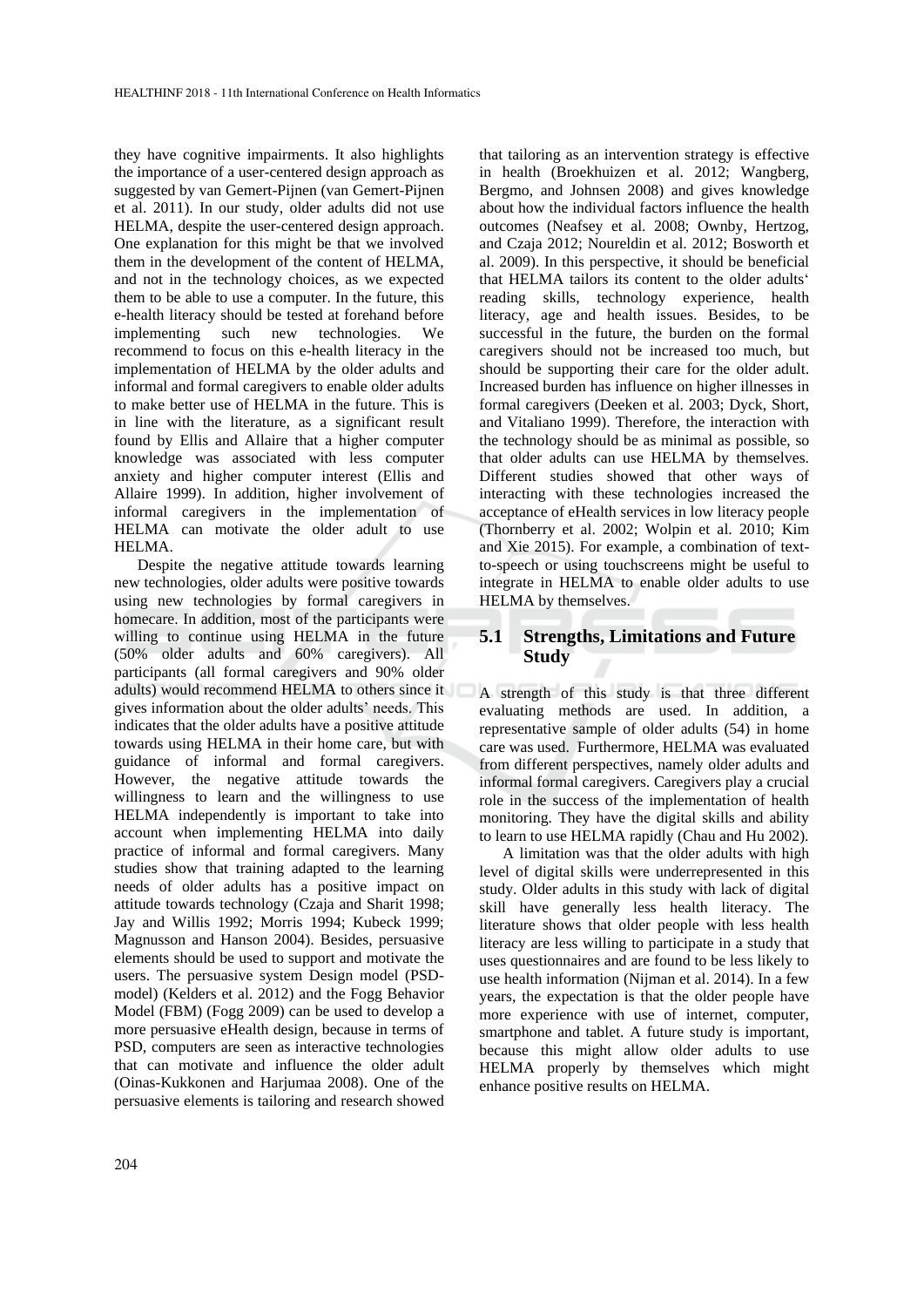Usability of a New eHealth Monitoring Technology That Reflects Health Care Needs for Older Adults with Cognitive Impairments and Their Informal and Formal Caregivers

# **6 CONCLUSIONS**

Overall, the use of HELMA seems a useful option for providing eHealth monitoring for the detection of older adults' needs for their caregivers. Older adults with CI and formal caregivers are generally open minded towards using new e-Health technologies in home care. However, older adults lack the digital skills needed to use HELMA by themselves. More attention to different implementation strategies is needed to increase the eHealth literacy of older adults with CI, to improve independent use of HELMA in the future.

# **ACKNOWLEDGEMENTS**

We would like to thank the informal and formal caregivers and clients of TriviumMeulenbeltZorg for participating in the development of HELMA and the actual study. Furthermore, the Roessingh Research and Development for the development of HELMA. This work was partly funded by the H2020 program (PHC-20-2014) within the IN LIFE project (grant no. 643442).

# **REFERENCES**

- Bangor, Aaron, Philip Kortum, and James Miller. 2009. 'Determining what individual SUS scores mean: Adding an adjective rating scale', *Journal of usability studies*, 4: 114-23.
- Blusi, Madeleine, Rolf Dalin, and Mats Jong. 2014. 'The benefits of e-health support for older family caregivers in rural areas', *Journal of telemedicine and telecare*, 20: 63-69.
- Boletsis, Costas, and Simon McCallum. 2014. 'Connecting the player to the doctor: utilising serious games for cognitive training & screening', *Designing Self-care for Everyday Life.*: 5.
- Boletsis, Costas, Simon McCallum, and Brynjar Fowels Landmark. 2015. "The use of smartwatches for health monitoring in home-based dementia care." In *International Conference on Human Aspects of IT for the Aged Population*, 15-26. Springer.
- Bosworth, Hayden B., Maren K. Olsen, Janet M. Grubber, Alice M. Neary, Melinda M. Orr, Benjamin J. Powers, Martha B. Adams, Laura P. Svetkey, Shelby D. Reed, and Yanhong Li. 2009. 'Two Self-management Interventions to Improve Hypertension ControlA Randomized Trial', *Annals of internal medicine*, 151: 687-95.
- Braun, Virginia, and Victoria Clarke. 2006. 'Using thematic analysis in psychology', *Qualitative research in psychology*, 3: 77-101.
- Broekhuizen, Karen, Willemieke Kroeze, Mireille N. M. van Poppel, Anke Oenema, and Johannes Brug. 2012. 'A systematic review of randomized controlled trials on the effectiveness of computer-tailored physical activity and dietary behavior promotion programs: an update', *Annals of Behavioral Medicine*, 44: 259-86.
- Brooke, John. 1996. 'SUS-A quick and dirty usability scale', *Usability evaluation in industry*, 189: 4-7.
- Bujnowska-Fedak, Maria Magdalena, and Iwona Pirogowicz. 2014. 'Support for e-health services among elderly primary care patients', *Telemedicine and E-health*, 20: 696-704.
- Burns, Alistair, Robin Jacoby, and Raymond Levy. 1990. 'Psychiatric phenomena in Alzheimer's disease. IV: Disorders of behaviour', *The British Journal of Psychiatry*, 157: 86-94.
- Cahill, Suzanne, E. Begley, J. P. Faulkner, and I. Hagen. 2007. "It gives me a sense of independence"–Findings from Ireland on the use and usefulness of assistive technology for people with dementia', *Technology and Disability*, 19: 133-42.
- Cahill, Suzanne, Jurate Macijauskiene, Aase-Marit Nygård, Jon-Paul Faulkner, and Inger Hagen. 2007. 'Technology in dementia care', *Technology and Disability*, 19: 55-60.
- Carswell, William, P. J. McCullagh, Juan Carlos Augusto, Suzanne Martin, M. D. Mulvenna, H. Zheng, H. Y. Wang, J. G. Wallace, Kevin McSorley, and Barbara Taylor. 2009. 'A review of the role of assistive technology for people with dementia in the hours of darkness', *Technology and Health Care*, 17: 281-304.
- Catwell, Lorraine, and Aziz Sheikh. 2009. 'Evaluating eHealth interventions: the need for continuous systemic evaluation', *PLoS medicine*, 6: e1000126.
- Chan, Connie V., and David R. Kaufman. 2011. 'A framework for characterizing eHealth literacy demands and barriers', *Journal of medical Internet research*, 13.
- Charness, Neil, and Walter R. Boot. 2009. 'Aging and information technology use: Potential and barriers', *Current Directions in Psychological Science*, 18: 253-58.
- Chau, Patrick Y. K., and Paul Jen-Hwa Hu. 2002. 'Investigating healthcare professionals' decisions to accept telemedicine technology: an empirical test of competing theories', *Information & management*, 39: 297-311.
- Comas-Herrera, Adelina, Sara Northey, Raphael Wittenberg, Martin Knapp, Sarmishtha Bhattacharyya, and Alistair Burns. 2011. 'Future costs of dementiarelated long-term care: exploring future scenarios', *International Psychogeriatrics*, 23: 20-30.
- Czaja, Sara J., Neil Charness, Arthur D. Fisk, Christopher Hertzog, Sankaran N Nair, Wendy A Rogers, and Joseph Sharit. 2006. 'Factors Predicting the Use of Technology: Findings From the Center for Research and Education on Aging and Technology Enhancement (CREATE)', *Psychology and Aging*, 21: 333-52.
- Czaja, Sara J., and Joseph Sharit. 1998. 'Age differences in attitudes toward computers', *The Journals of Gerontology Series B: Psychological Sciences and Social Sciences*, 53: P329-P40.
- Davis, Fred D. 1989. 'Perceived usefulness, perceived ease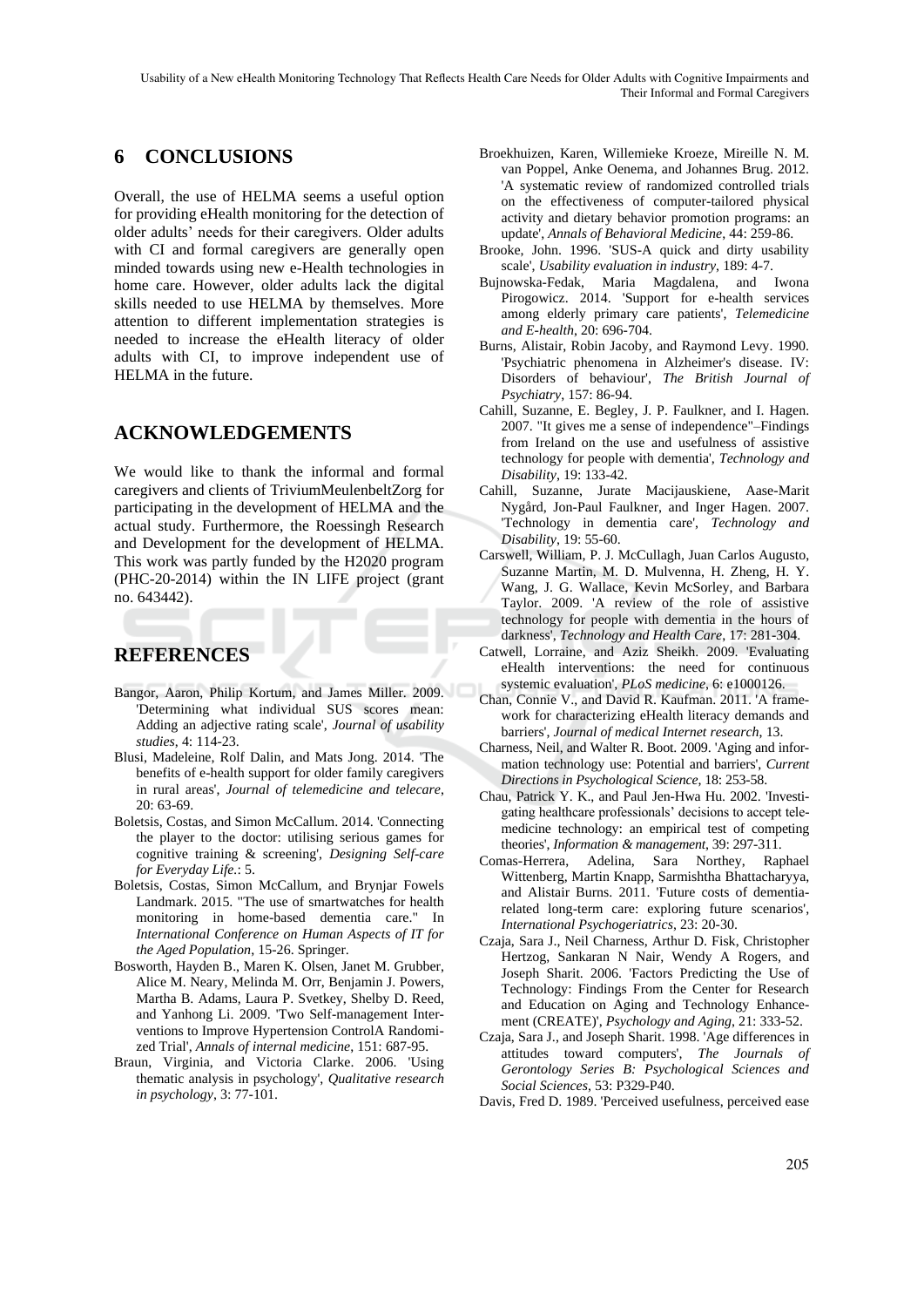of use, and user acceptance of information technology', *MIS quarterly*: 319-40.

- DeChant, Hallie K., Walid G. Tohme, Seong K. Mun, Wendelin S. Hayes, and Kevin A. Schulman. 1996. 'Health systems evaluation of telemedicine: a staged approach', *Telemedicine Journal*, 2: 303-12.
- Deeken, John F., Kathryn L. Taylor, Patricia Mangan, K. Robin Yabroff, and Jane M. Ingham. 2003. 'Care for the caregivers: a review of self-report instruments developed to measure the burden, needs, and quality of life of informal caregivers', *Journal of pain and symptom management*, 26: 922-53.
- Demotte, R. 2004. "Aangepaste KATZ-schaal voor rusthuizen en thuisverpleging." In.: Het Staatsblad het Koninklijk Besluit.
- Duff, Petrina, and Ciaran Dolphin. 2007. 'Cost-benefit analysis of assistive technology to support independence for people with dementia–Part 2: Results from employing the ENABLE cost-benefit model in practice', *Technology and Disability*, 19: 79-90.
- Dyck, Dennis G, Robert Short, and Peter P Vitaliano. 1999. 'Predictors of burden and infectious illness in schizophrenia caregivers', *Psychosomatic medicine*, 61: 411-19.
- Ellis, R Darin, and Jason C Allaire. 1999. 'Modeling computer interest in older adults: The role of age, education, computer knowledge, and computer anxiety', *Human Factors*, 41: 345-55.
- Eysenbach, Gunther. 2001. 'What is e-health?', *Journal of medical Internet research*, 3.
- Fogg, Brian J. 2009. "A behavior model for persuasive design." In *Proceedings of the 4th international Conference on Persuasive Technology*, 40. ACM.
- Folstein, Marshal F, Susan E Folstein, and Paul R McHugh. 1975. '"Mini-mental state": a practical method for grading the cognitive state of patients for the clinician', *Journal of psychiatric research*, 12: 189-98.
- Graff, Maud, Margot van Melick, Marjolein Thijssen, Patricia Verstraten, and Jana Zajec. 2010. '3 Dementie.' in, *Ergotherapie bij ouderen met dementie en hun mantelzorgers* (Springer).
- Held, Jeremia P, Bart Klaassen, Bert-Jan F van Beijnum, Andreas R Luft, and Peter H Veltink. 2016. 'Usability evaluation of a VibroTactile Feedback system in stroke subjects', *Frontiers in bioengineering and biotechnology*, 4.
- Irizarry, Carol, Andrew Downing, and Deborah West. 2002. 'Promoting modern technology and internet access for under-represented older populations', *Journal of Technology in Human Services*, 19: 13-30.
- Jacoby, R., and R. Levy. 1990. 'Psychiatric phenomena in Alzheimer's disease', *Br J Psychiatry*, 157: 72-94.
- Jay, Gina M, and Sherry L Willis. 1992. 'Influence of direct computer experience on older adults' attitudes toward computers', *Journal of Gerontology*, 47: P250-P57.
- Katz, Sidney, Amasa B. Ford, Roland W. Moskowitz, Beverly A. Jackson, and Marjorie W. Jaffe. 1963. 'Studies of illness in the aged: the index of ADL: a standardized measure of biological and psychosocial function', *Jama*, 185: 914-19.
- Kelders, Saskia M., Robin N. Kok, Hans C. Ossebaard, and Julia E. W. C. Van Gemert-Pijnen. 2012. 'Persuasive system design does matter: a systematic review of adherence to web-based interventions', *Journal of medical Internet research*, 14.
- Kim, Henna, and Bo Xie. 2015. 'Health literacy and internet-and mobile app-based health services: A systematic review of the literature', *Proceedings of the Association for Information Science and Technology*, 52: 1-4.
- Korda, Holly, and Zena Itani. 2013. 'Harnessing social media for health promotion and behavior change', *Health promotion practice*, 14: 15-23.
- Koster, Nicole, and Jeroen Harmsen. 2015. *Het Omaha system: een introductie* (Qwertypub).
- Kubeck, Jean E. 1999. 'Finding Information on The World Wide Web: Exploring Older Adults'exploration', *Educational Gerontology*, 25: 167-83.
- Kurlowicz, Lenore, and Meredith Wallace. 1999. 'The mini-mental state examination (MMSE)', *Journal of gerontological nursing*, 25: 8-9.
- Lauriks, Steve, Annika Reinersmann, Henriëtte Geralde Van der Roest, FJM Meiland, Richard J Davies, Ferial Moelaert, Maurice D Mulvenna, Chris D Nugent, and Rose-Marie Dröes. 2007. 'Review of ICT-based services for identified unmet needs in people with dementia', *Ageing research reviews*, 6: 223-46.
- Lober, William B, B Zierler, A Herbaugh, Sally E Shinstrom, Anna Stolyar, Eung-Hun Kim, and Yongmin Kim. 2006. "Barriers to the use of a personal health record by an elderly population." In *AMIA Annual Symposium Proceedings*, 514. American Medical Informatics Association.
- Lyons, Bayard E, Daniel Austin, Adriana Seelye, Johanna Petersen, Jonathan Yeargers, Thomas Riley, Nicole Sharma, Nora Mattek, Hiroko Dodge, and Katherine Wild. 2015. 'Corrigendum: Pervasive computing technologies to continuously assess Alzheimer's disease progression and intervention efficacy', *Frontiers in aging neuroscience*, 7.
- Magnusson, Lennart, and Elizabeth Hanson. 2004. '2.2 IT Support for Family Members of Older People', *The Needs of Family Members*, 1: 20.
- Magnusson, Lennart, Elizabeth Hanson, and Martin Borg. 2004. 'A literature review study of information and communication technology as a support for frail older people living at home and their family carers', *Technology and Disability*, 16: 223-35.
- Martin, Karen S. 2004. *The Omaha System: A key to practice, documentation, and information management* (WB Saunders Co).
- McKechnie, Vicky, Chris Barker, and Josh Stott. 2014. 'Effectiveness of computer-mediated interventions for informal carers of people with dementia—a systematic review', *International Psychogeriatrics*, 26: 1619-37.
- Meiland, FJM, BJJ Hattink, T Overmars-Marx, ME De Boer, A Jedlitschka, PWG Ebben, Ir INW Stalpers-Croeze, S Flick, J Van der Leeuw, and IP Karkowski. 2014. 'Participation of end users in the design of assistive technology for people with mild to severe